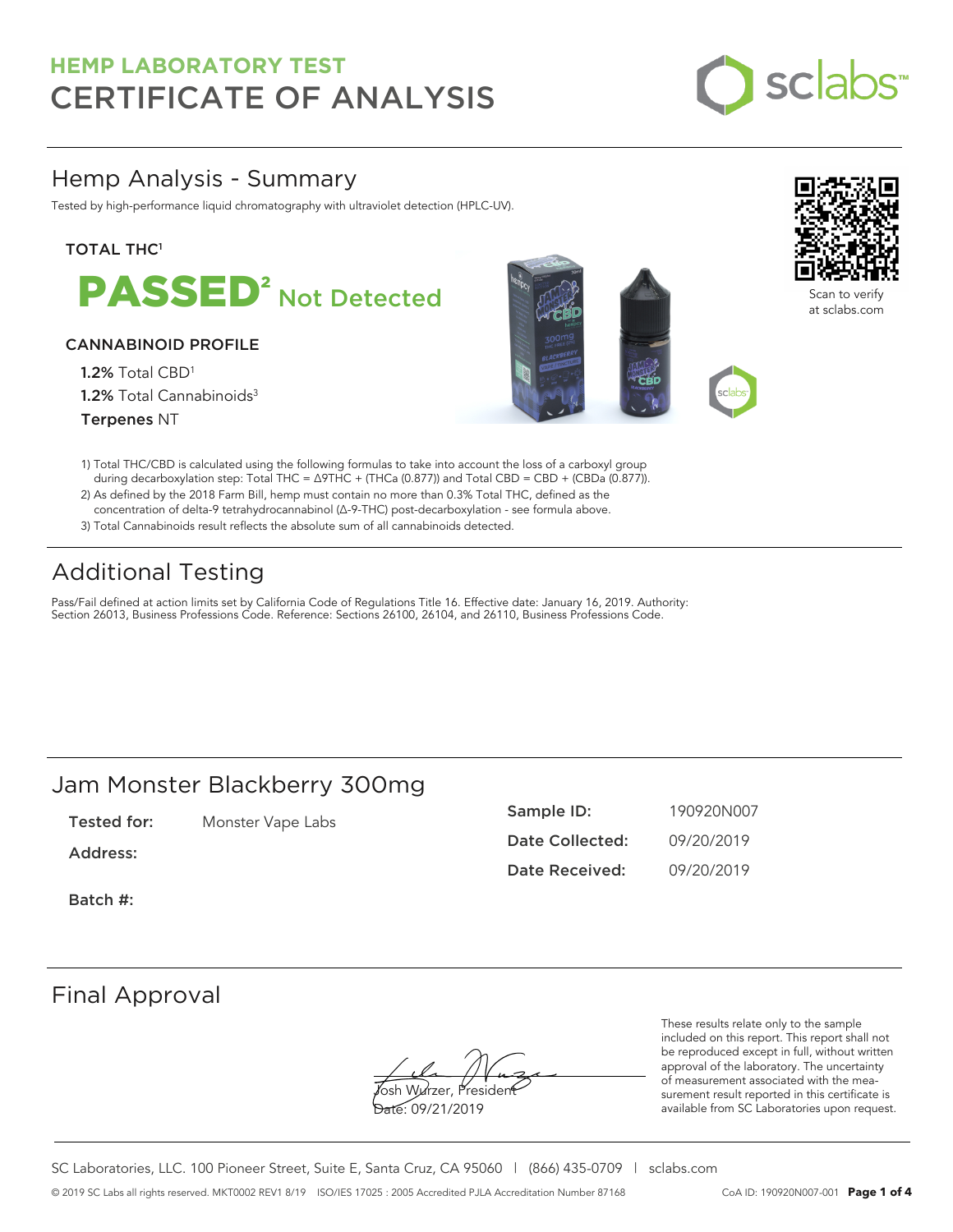

| Sample Name:     | Jam Monster Blackberry 300mg |
|------------------|------------------------------|
| LIMS Sample ID:  | 190920N007                   |
| Batch #:         |                              |
| Sample Metrc ID: |                              |
| Sample Type:     | Infused, Liquid Edible       |
| Batch Count:     |                              |
| Sample Count:    |                              |
| Unit Volume:     | 30 Milliliters per Unit      |
| Serving Mass:    |                              |
| Density:         | 1.0524 g/mL                  |

#### **Moisture Test Results**

|          | Res |
|----------|-----|
| Moisture |     |

**Results (%)**

| Cannabinoid Test Results                                                                     |                           |                     | 09/21/2019             |
|----------------------------------------------------------------------------------------------|---------------------------|---------------------|------------------------|
| Cannabinoid analysis utilizing High Performance Liguid Chromatography<br>(HPLC, QSP 5-4-4-4) |                           |                     |                        |
|                                                                                              | mg/mL                     | %                   | LOD / LOQ mg/mL        |
| ∆9ТНС                                                                                        | <b>ND</b>                 | <b>ND</b>           | 0.0009 / 0.003         |
| Д8ТНС                                                                                        | <b>ND</b>                 | <b>ND</b>           | 0.0009 / 0.003         |
| THCa                                                                                         | <b>ND</b>                 | <b>ND</b>           | 0.0009 / 0.003         |
| THCV                                                                                         | <b>ND</b>                 | <b>ND</b>           | 0.0004 / 0.001         |
| <b>THCVa</b>                                                                                 | <b>ND</b>                 | <b>ND</b>           | 0.0013 / 0.004         |
| <b>CBD</b>                                                                                   | 12.795                    | 1.2158              | 0.0009 / 0.003         |
| CBDa                                                                                         | <b>ND</b>                 | <b>ND</b>           | 0.0009 / 0.003         |
| <b>CBDV</b>                                                                                  | <b>ND</b>                 | <b>ND</b>           | 0.0004 / 0.001         |
| CBDVa                                                                                        | <b>ND</b>                 | <b>ND</b>           | 0.0003 / 0.001         |
| CBG                                                                                          | <b>ND</b>                 | <b>ND</b>           | 0.001 / 0.003          |
| CBGa                                                                                         | <b>ND</b>                 | <b>ND</b>           | 0.0008 / 0.002         |
| CBL                                                                                          | <b>ND</b>                 | <b>ND</b>           | 0.0021 / 0.006         |
| <b>CBN</b>                                                                                   | <b>ND</b>                 | <b>ND</b>           | 0.0009 / 0.003         |
| CBC                                                                                          | <b>ND</b>                 | <b>ND</b>           | 0.0011 / 0.003         |
| CBCa                                                                                         | <b>ND</b>                 | <b>ND</b>           | 0.0015 / 0.005         |
| Sum of Cannabinoids:                                                                         | 12.795                    | 1.2158              | 383.850 mg/Unit        |
| Total THC (∆9THC+0.877*THCa)<br>Total CBD (CBD+0.877*CBDa)                                   | <b>ND</b><br>12.795       | <b>ND</b><br>1.2158 | ND.<br>383.850 mg/Unit |
| ∆9THC per Unit<br>∆9THC per Serving                                                          | Action Limit mg<br>1000.0 | Pass                | <b>ND</b>              |

### **Batch Photo**



SC Laboratories, LLC 100 Pioneer Street, Suite E Santa Cruz, CA 95060 (866) 435-0709 | sclabs.com

| Date Collected:                       | 09/20/2019        |  |
|---------------------------------------|-------------------|--|
| Date Received:                        | 09/20/2019        |  |
| Tested for:                           | Monster Vape Labs |  |
| License #:                            |                   |  |
| Address:                              |                   |  |
| Produced by:                          |                   |  |
| License #:                            |                   |  |
| Address:                              |                   |  |
| <b>Overall result for batch: Pass</b> |                   |  |

#### **Water Activity Test Results**

| <b>Water Activity</b> | <b>Results (Aw)</b><br><b>NT</b> | <b>Action Limit Aw</b> |
|-----------------------|----------------------------------|------------------------|
|                       |                                  |                        |

### **Terpene Test Results**

| Terpene analysis utilizing Gas Chromatography - Flame Ionization<br>Detection (GC - FID) |                        |   |                |
|------------------------------------------------------------------------------------------|------------------------|---|----------------|
|                                                                                          | mg/g                   | % | LOD / LOQ mg/g |
| 2 Bisabolol                                                                              | NT                     |   |                |
| 2 Pinene                                                                                 | NT                     |   |                |
| 3 Carene                                                                                 | NT                     |   |                |
| Borneol                                                                                  | NT                     |   |                |
| <b>Z</b> Caryophyllene                                                                   | NT                     |   |                |
| Geraniol                                                                                 | NT                     |   |                |
| 2 Humulene                                                                               | NT                     |   |                |
| Terpinolene                                                                              | NT                     |   |                |
| Valencene                                                                                | NT                     |   |                |
| Menthol                                                                                  | NT                     |   |                |
| Nerolidol                                                                                | NT                     |   |                |
| Camphene                                                                                 | NT                     |   |                |
| Eucalyptol                                                                               | NT                     |   |                |
| 2 Cedrene                                                                                | NT                     |   |                |
| Camphor                                                                                  | NT                     |   |                |
| (-)-Isopulegol                                                                           | $\overline{\text{NT}}$ |   |                |
| Sabinene                                                                                 | NT                     |   |                |
| <b>27</b> Terpinene                                                                      | NT.                    |   |                |
| <b>27 Terpinene</b>                                                                      | NT                     |   |                |
| Linalool                                                                                 | NT                     |   |                |
| Limonene                                                                                 | NT                     |   |                |
| Myrcene                                                                                  | NT                     |   |                |
| Fenchol                                                                                  | NT                     |   |                |
| <sup>2</sup> Phellandrene                                                                | NT                     |   |                |
| Caryophyllene Oxide                                                                      | NT                     |   |                |
| Terpineol                                                                                | NT                     |   |                |
| 2 Pinene                                                                                 | NT                     |   |                |
| R-(+)-Pulegone                                                                           | NT                     |   |                |
| <b>Geranyl Acetate</b>                                                                   | NT                     |   |                |
| Citronellol                                                                              | NT                     |   |                |
| p-Cymene                                                                                 | NT                     |   |                |
| Ocimene                                                                                  | NT                     |   |                |
| Guaiol                                                                                   | NT                     |   |                |
| Phytol                                                                                   | NT                     |   |                |
| Isoborneol                                                                               | NT                     |   |                |
|                                                                                          |                        |   |                |
| Total Tarnana Concentration:                                                             | NIT                    |   |                |

**Total Terpene Concentration:**

#### Sample Certification

California Code of Regulations Title 16 Effect Date January 16, 2019<br>Authority: Section 26013, Business and Professions Code.<br>Reference: Sections 26100, 26104 and 26110, Business and Professions Code.



Josh Wurzer, President Date: 09/21/2019

© 2019 SC Labs all rights reserved. MKT0002 REV1 8/19 ISO/IES 17025 : 2005 Accredited PJLA Accreditation Number 87168 CoA ID: 190920N007-001 **Page 2 of 4**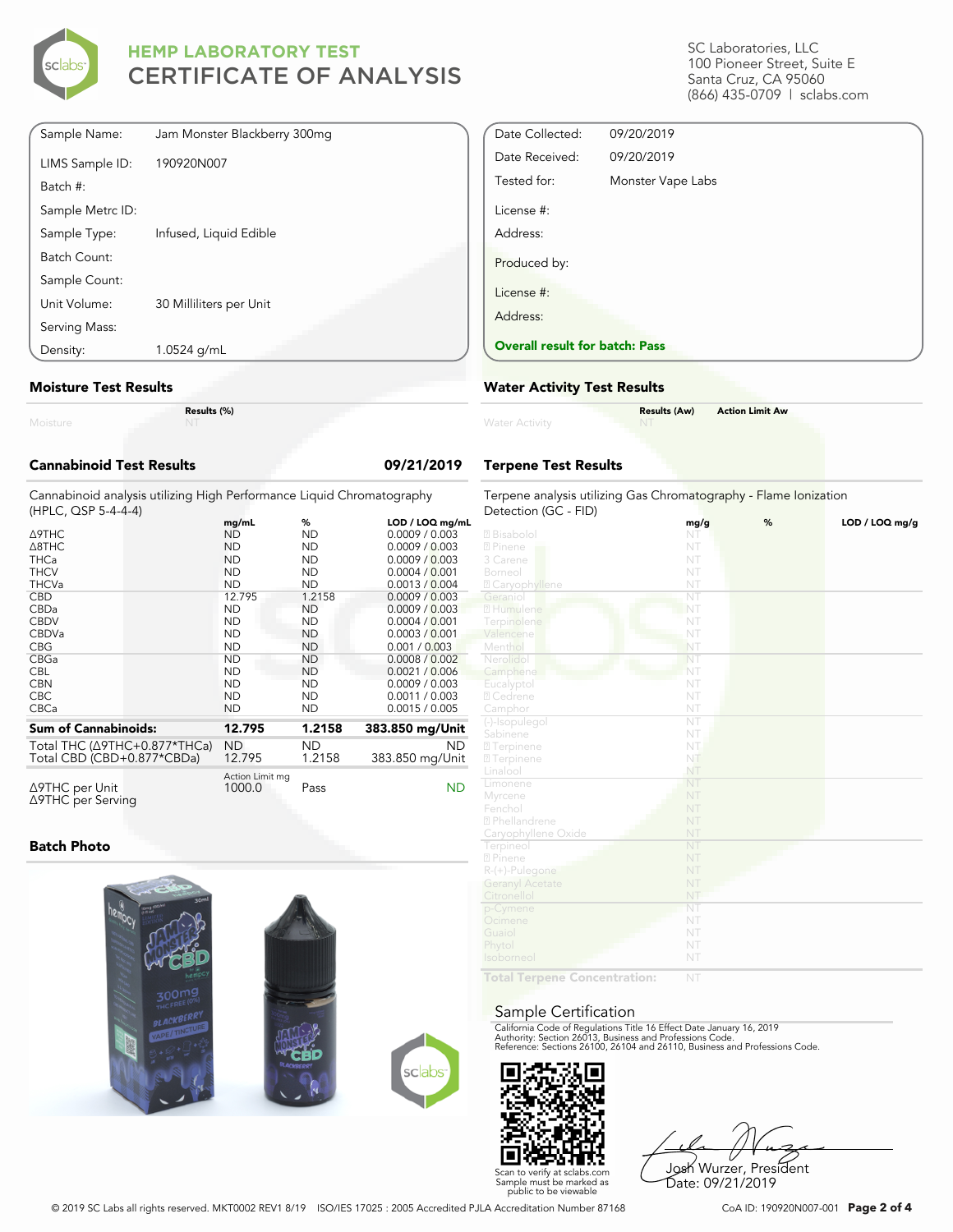

| Density:         | 1.0524 g/mL                  |
|------------------|------------------------------|
| Serving Mass:    |                              |
| Unit Volume:     | 30 Milliliters per Unit      |
| Sample Count:    |                              |
| Batch Count:     |                              |
| Sample Type:     | Infused, Liquid Edible       |
| Sample Metrc ID: |                              |
| Batch #:         |                              |
| LIMS Sample ID:  | 190920N007                   |
| Sample Name:     | Jam Monster Blackberry 300mg |

### **Pesticide Test Results**

#### Pesticide, Fungicide and plant growth regulator analysis utilizing HPLC-Mass Spectrometry and GC-Mass Spectrometry

|                         | Results (µg/g) | Action Limit µg/g | $LOD / LOQ \mu g/g$ |
|-------------------------|----------------|-------------------|---------------------|
| Abamectin               | NT             |                   |                     |
| Acephate                | NT             |                   |                     |
| Acequinocyl             | NT             |                   |                     |
| Acetamiprid             | NT             |                   |                     |
| Azoxystrobin            | NT             |                   |                     |
| Bifenazate              | NT             |                   |                     |
| Bifenthrin              | NT             |                   |                     |
| <b>Boscalid</b>         | NT             |                   |                     |
| Captan                  | NT             |                   |                     |
| Carbaryl                | NT             |                   |                     |
| Chlorantraniliprole     | NT             |                   |                     |
| Clofentezine            | NT             |                   |                     |
| Cyfluthrin              | NT             |                   |                     |
| Cypermethrin            | NT             |                   |                     |
| Diazinon                | NT             |                   |                     |
| Dimethomorph            | NT             |                   |                     |
| Etoxazole               | NT             |                   |                     |
| Fenhexamid              | NT             |                   |                     |
| Fenpyroximate           | NT             |                   |                     |
| Flonicamid              | NT             |                   |                     |
| Fludioxonil             | NT             |                   |                     |
| Hexythiazox             | NT             |                   |                     |
| Imidacloprid            | NT             |                   |                     |
| Kresoxim-methyl         | NT             |                   |                     |
| Malathion               | NT             |                   |                     |
| Metalaxyl               | NT             |                   |                     |
| Methomyl                | NT             |                   |                     |
| Myclobutanil            | NT             |                   |                     |
| Naled                   | NT             |                   |                     |
| Oxamyl                  | NT             |                   |                     |
| Pentachloronitrobenzene | NT             |                   |                     |
| Permethrin              | NT             |                   |                     |
| Phosmet                 | NT             |                   |                     |
| Piperonylbutoxide       | NT             |                   |                     |
| Prallethrin             | NT             |                   |                     |
| Propiconazole           | NT             |                   |                     |
| Pyrethrins              | NT             |                   |                     |
| Pyridaben               | NT             |                   |                     |
| Spinetoram              | NT             |                   |                     |
| Spinosad                | NT             |                   |                     |
| Spiromesifen            | NT             |                   |                     |
| Spirotetramat           | NT             |                   |                     |
| Tebuconazole            | NT             |                   |                     |
| Thiamethoxam            | NT             |                   |                     |

### **Mycotoxin Test Results**

| Mycotoxin analysis utilizing HPLC-Mass Spectrometry |    |                                    |                      |
|-----------------------------------------------------|----|------------------------------------|----------------------|
|                                                     |    | Results (µq/kq) Action Limit µq/kq | $LOD / LOQ \mu g/kg$ |
| Aflatoxin B1, B2, G1, G2                            |    |                                    |                      |
| Ochratoxin A                                        | NT |                                    |                      |

SC Laboratories, LLC 100 Pioneer Street, Suite E Santa Cruz, CA 95060 (866) 435-0709 | sclabs.com

| Date Collected:                       | 09/20/2019        |  |
|---------------------------------------|-------------------|--|
| Date Received:                        | 09/20/2019        |  |
| Tested for:                           | Monster Vape Labs |  |
| License #:                            |                   |  |
| Address:                              |                   |  |
| Produced by:                          |                   |  |
| License #:                            |                   |  |
| Address:                              |                   |  |
| <b>Overall result for batch: Pass</b> |                   |  |

### **Pesticide Test Results**

| Pesticide, Fungicide and plant growth regulator analysis utilizing<br>HPLC-Mass Spectrometry and GC-Mass Spectrometry |                     |                   |                     |  |
|-----------------------------------------------------------------------------------------------------------------------|---------------------|-------------------|---------------------|--|
|                                                                                                                       | Results $(\mu g/g)$ | Action Limit µg/g | $LOD / LOQ \mu g/g$ |  |
| Aldicarb                                                                                                              | NI                  |                   |                     |  |
| Carbofuran                                                                                                            | NT                  |                   |                     |  |
| Chlordane                                                                                                             | NT                  |                   |                     |  |
| Chlorfenapyr                                                                                                          | NT                  |                   |                     |  |
| Chlorpyrifos                                                                                                          | NT                  |                   |                     |  |
| Coumaphos                                                                                                             | NT                  |                   |                     |  |
| Daminozide                                                                                                            | NT                  |                   |                     |  |
| <b>DDVP</b> (Dichlorvos)                                                                                              | NT                  |                   |                     |  |
| Dimethoate                                                                                                            | NT                  |                   |                     |  |
| Ethoprop(hos)                                                                                                         | NT                  |                   |                     |  |
| Etofenprox                                                                                                            | NT                  |                   |                     |  |
| Fenoxycarb                                                                                                            | NT                  |                   |                     |  |
| Fipronil                                                                                                              | NT                  |                   |                     |  |
| Imazalil                                                                                                              | NT                  |                   |                     |  |
| Methiocarb                                                                                                            | NT                  |                   |                     |  |
| Methyl parathion                                                                                                      | NT                  |                   |                     |  |
| Mevinphos                                                                                                             | NT                  |                   |                     |  |
| Paclobutrazol                                                                                                         | NT                  |                   |                     |  |
| Propoxur                                                                                                              | NT                  |                   |                     |  |
| Spiroxamine                                                                                                           | NT                  |                   |                     |  |
| Thiacloprid                                                                                                           | NT                  |                   |                     |  |

### **Heavy Metal Test Results**

Heavy metal analysis utilizing Inductively Coupled Plasma Mass Spectrometry (ICP-MS)

| <b>ODCCHOTILELY (IOT -IVIO)</b> | Results $(\mu g/g)$ | Action Limit µq/q | LOD / LOQ $\mu$ g/g |
|---------------------------------|---------------------|-------------------|---------------------|
| Cadmium                         | NT                  |                   |                     |
| Lead                            |                     |                   |                     |
| Arsenic                         | NT                  |                   |                     |
| Mercury                         | NT                  |                   |                     |

Sample Certification

California Code of Regulations Title 16 Effect Date January 16, 2019<br>Authority: Section 26013, Business and Professions Code.<br>Reference: Sections 26100, 26104 and 26110, Business and Professions Code.



Josh Wurzer, President Date: 09/21/2019

© 2019 SC Labs all rights reserved. MKT0002 REV1 8/19 ISO/IES 17025 : 2005 Accredited PJLA Accreditation Number 87168 CoA ID: 190920N007-001 **Page 3 of 4**